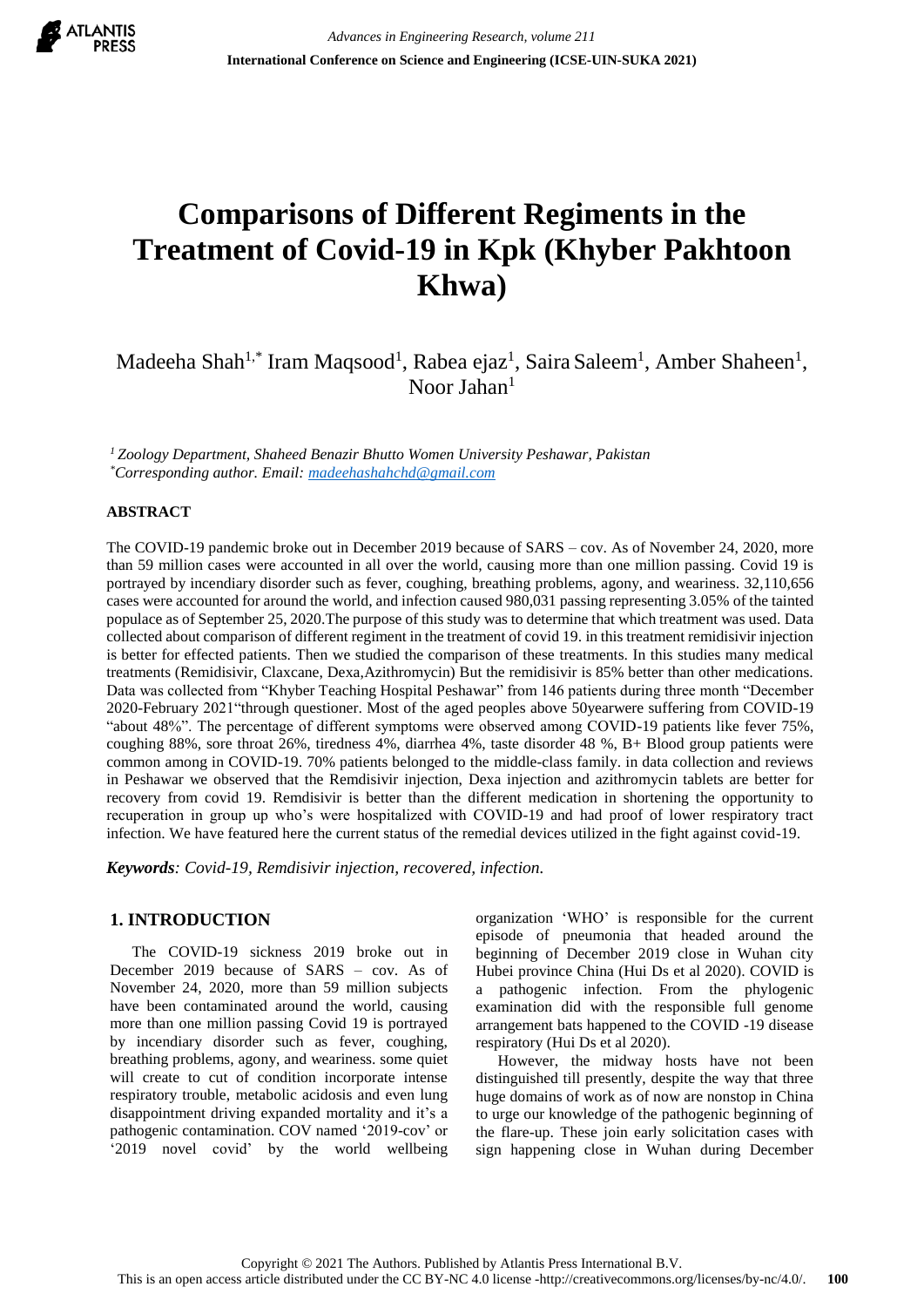

2019, biological testing from the Wuhan wholesale seafood market similarly as other region markets, Also the grouping of separated reports of the beginning sport and sort of untamed life species advertised on the Wuhan market and the gole of those animals after the market has been closed.

#### **2. METHODS**

We collected data from "Khyber Teaching Hospital Peshawar" through questionnaire. Each patient was asked about his or her blood type, signs, and symptoms as well as other diseases that were found in patients other than corona. Collected this data in 3 months (December 2020 – February 2021) of 146 patients. 72 male and 74 females. People from different areas were admitted in it. The number of diabetics patients was higher. Depending on age, most patients were between 50 to 60 years. Admits with 50% B+ blood group were isolated. Most patients had a fever, cough, and shortness of breath. 78% patients have fever, cough, and breathing problems.

## **3. RESULTS**

The recuperation trail is as of now open for patient's enrollment. To be qualified for the investigation, grown-up patients generally in medical clinic have affirmed or suspected covid-19 (clinically suspected or laboratory confirmed). In "Khyber Teaching Hospital Peshawar". I collected 146 patients' data in 3 months (December 2020 – February 2021). Gender wise distributions, age wise distribution, symptoms wise distribution, blood group wise distribution, Area wise distribution, financial status wise distribution and Pre-existing medical condition were also observed. The Profile of patient show gender wise distribution (Table 1)**.** For data of age wise distribution. A total of 146 patients divided based on their ages. Our data show seven ages ranges (Table 2)**.** For symptoms wise distribution, in this study total 9 symptoms data were collected from 146 patients through questionnaire. Symptoms like fever, cough, shortness of breath, sore throat, diarrhea, tiredness, muscle aches, taste disorder, exhaustion were studied in covid-19 patients and shown in percentage. Fever (75%), coughing (88%) shortness of breath (88%) sore throat (26%) muscle aches (19%) tiredness (4%) diarrhea (4%) taste disorder (48%) exhaustion (13%) (Table 3).

Meanwhile for blood group wise distribution, from 146 covid-19 patients' blood group were examined and shown the percentage of 50% infected patients have B+ Blood group, 11% AB+ Blood group patients, 23% A+ Blood group patients, and 17% O+ Blood group patients (Table 4). Based on the financial status wise distribution from total 146 patients mostly belonged to middle class family. In percentage wise, 70% belonged to middle-class, 25% belonged to lower class, and 3- 5% belonged to upper class (Table 5). Based on the area wise distribution from Total 146 covid-19 patients were separated to area wise distribution shown in Table 6. Finally, the profile percentage of pre-existing medical condition shown in Table 7.

**Table 1.** Profile of patient show gender wise distribution

| S. No | Gender | Positive (N-146) | <b>Prevalence</b> $(\% )$ |
|-------|--------|------------------|---------------------------|
|       | Male   |                  | 49%                       |
|       | Female |                  | 51%                       |

 **Table 2.** Profile of patients shows age wise distribution of covid-19 patients

| S. No | Ages      | Positive (N-146) | Prevalence $(\% )$ |
|-------|-----------|------------------|--------------------|
|       | 20-30     |                  | 3%                 |
|       | $30 - 40$ |                  | 5%                 |
|       | $40 - 50$ | 20               | 14%                |
|       | 50-60     | 48               | 33%                |
|       | 60-70     | 39               | 26%                |
|       | 70-80     | 16               | 11%                |
|       | 80-90     |                  | 7%                 |

**Table 3.** Profile of patients shows symptoms wise distribution

| S. No | <b>Symptoms</b> | <b>Numbers</b> | Percentage |
|-------|-----------------|----------------|------------|
|       | Fever           |                | 75%        |
|       | ough:           | ാവ             | 88%        |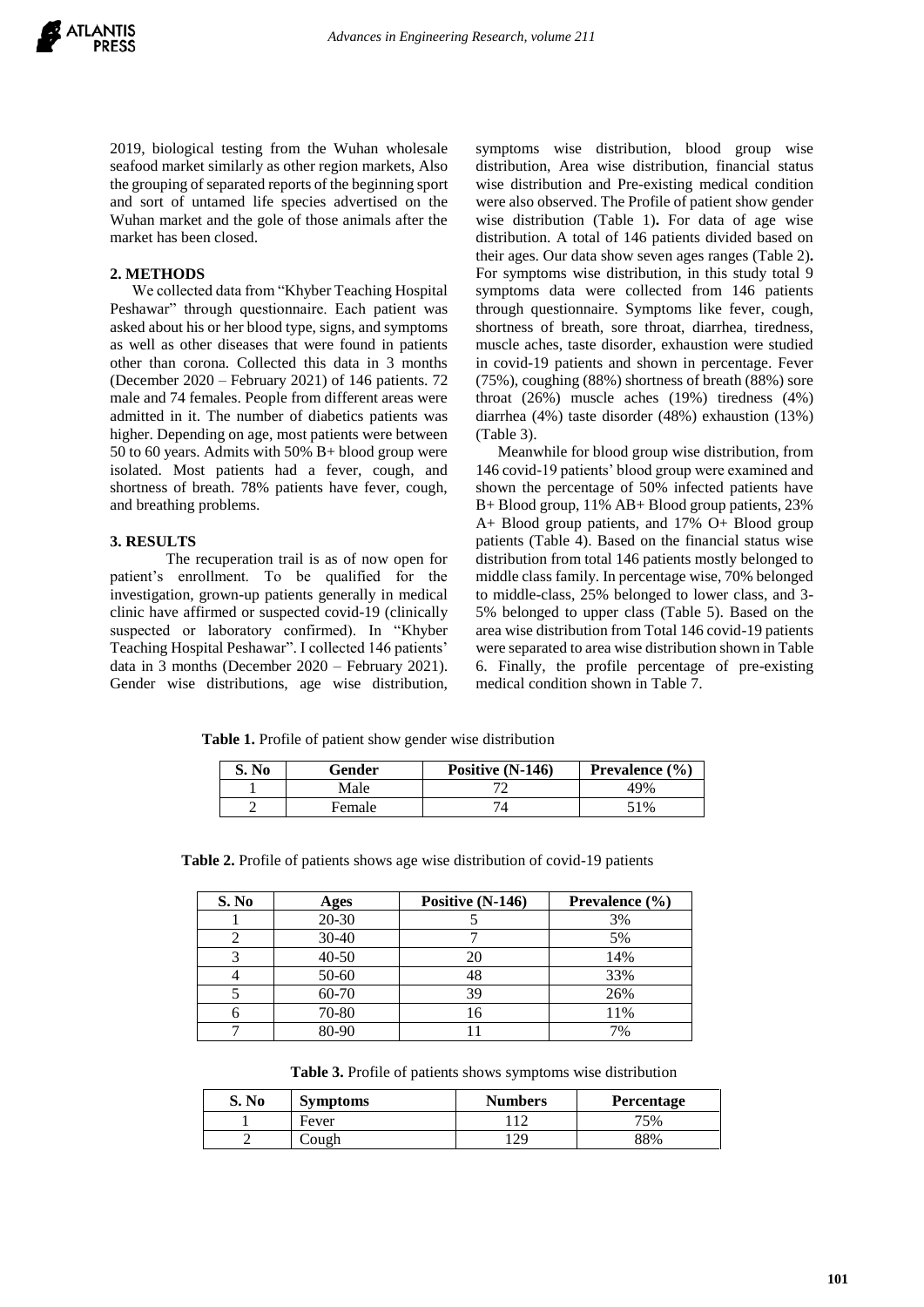| 2 | Shortness of breath | 128 | 88% |
|---|---------------------|-----|-----|
|   | Sore throat         | 39  | 26% |
|   | Muscle aches        |     | 19% |
|   | Tiredness           |     | 4%  |
|   | Diarrhea            |     | 4%  |
|   | Taste disorder      |     | 48% |
|   | Exhaustion          |     | 3%  |

**Table 4.** Profile of patients show blood group wise distribution of covid-19 patients

| S.No | <b>Blood Group</b> | <b>Numbers</b> | Percentage |
|------|--------------------|----------------|------------|
|      |                    |                | 50%        |
|      |                    |                | 11%        |
|      |                    |                | 23%        |
|      |                    |                | 70/        |

 **Table 5.** Profile of patients show financial status of covid-19

| S. No | <b>Financial Status</b> | <b>Numbers</b> | <b>Percentage</b> |
|-------|-------------------------|----------------|-------------------|
|       | .0W                     | 27             | 25%               |
|       | Middle                  |                | 70%               |
|       | Jpper                   |                | 5%                |

 **Table 6.** Shows the covid-19 patients as area wise distribution

| S. No          | <b>Areas</b>   | <b>Numbers</b> | Percentage |
|----------------|----------------|----------------|------------|
| 1              | Peshawar       | 63             | 43%        |
| $\overline{2}$ | Charsadda      | 13             | 8%         |
| 3              | Swat           | 6              | 4%         |
| 4              | Mardan         | 12             | 8%         |
| 5              | Noshehra       | 5              | 3%         |
| 6              | Karak          | 3              | 2%         |
| 7              | Kohat          | 5              | 3%         |
| 8              | Kabul          | 6              | 4%         |
| 9              | D.I Khan       | 1              | 1%         |
| 10             | Bannu          | 5              | 3%         |
| 11             | Shabqadar      | $\overline{2}$ | 1%         |
| 12             | Dara-Adam Khel | 3              | 2%         |
| 13             | Muhmand Agency | 1              | 1%         |
| 14             | Bajawar        | $\overline{2}$ | 1%         |
| 15             | Takht Bhai     | 3              | 2%         |
| 16             | Temergara      | 3              | 2%         |
| 17             | Batkhela       | $\overline{c}$ | 1%         |
| 18             | Dir            | 3              | 2%         |
| 19             | Mansehra       | $\overline{2}$ | 1%         |
| 20             | Buner          | $\overline{4}$ | 2.70%      |
| 21             | Bara Khyber    |                | 1%         |
| 22             | Swabi          |                | 1%         |

**Table 7.** Profile shows that the pre-existing medical condition

| S. No | <b>Diseases</b>      | Percentage % |
|-------|----------------------|--------------|
|       | <b>Diebetes</b>      | 51%          |
|       | <b>Heart Problem</b> | 32%          |
|       | Asthama              | 7%           |
|       | Hypertension         | 8%           |
|       | <b>Bronchitus</b>    | 3%           |
|       | Artiritus            | 3%           |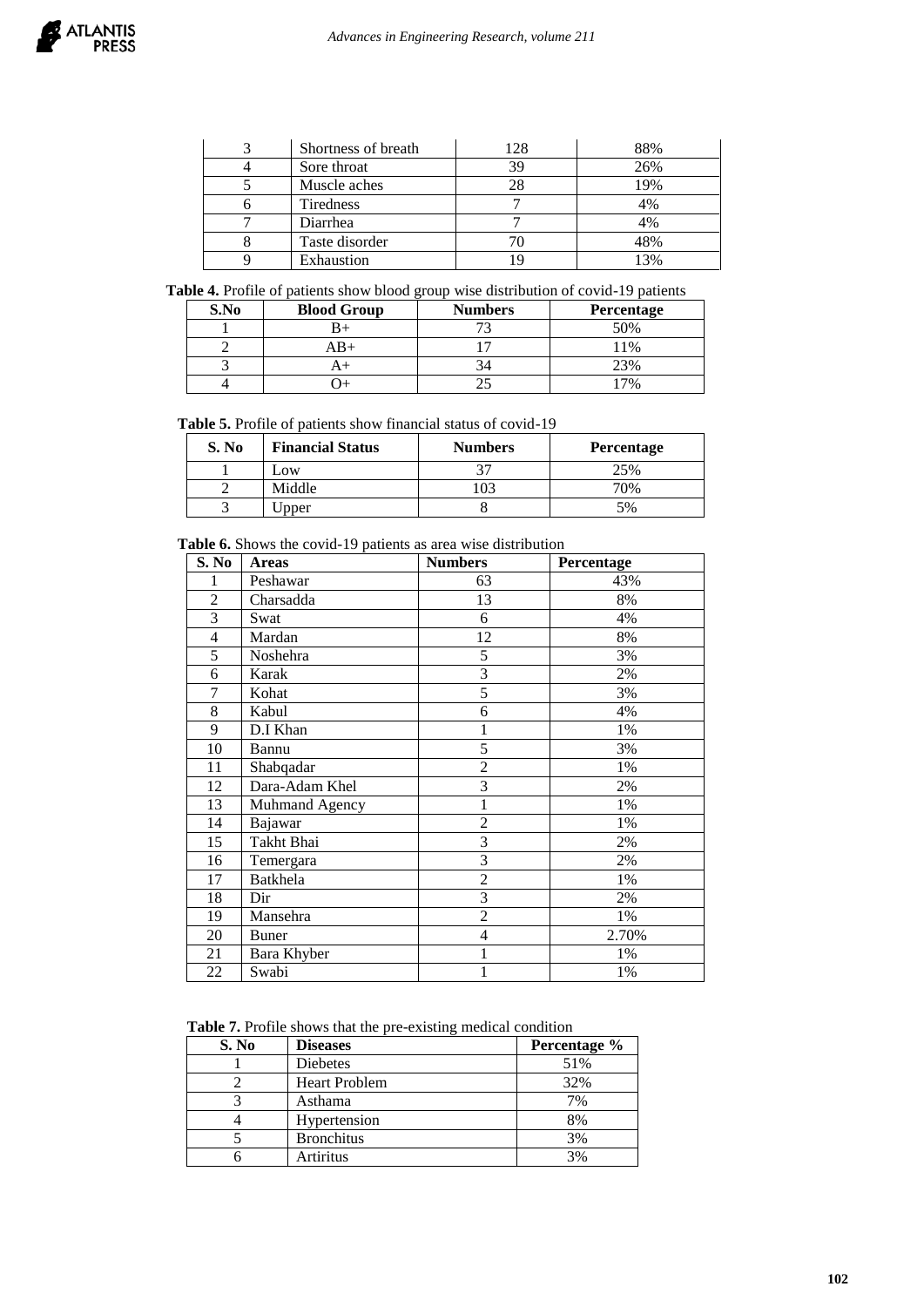#### **4. DISCUSSION**

This study data was collected at "Khyber Teaching Hospital Peshawar". 146 Patients data was collected. The purpose of study is to find out prevalence, symptoms, treatment, financial status, blood groups among the covid-19 patients. The recuperation trail is as of now open for enrollment. To be qualified for the investigation, grown-up patients generally in medical clinic have affirmed or suspected covid-19 (clinically suspected or laboratory confirmed).

In "Khyber Teaching Hospital Peshawar", I collected of 146 patients' data in three months (December 2020- February 2021) 72 males and 74 females. Who were healed. Mostly patients were between 50-60 years. 3% patients ages between (20- 30) years. 5% ages between (30-40). 14% ages between (40-50). 33% ages between (50-60). 26% ages between (60-70). 11% ages between (70-80). Mostly people of this ages (50-60) were effected by corona virus.

The collected data from different area of patients. Mostly patients from Peshawar (43%). Some patients have diabetes 51%. And also some patients have heart problem 32%. Asthma 7%. Hypertension 8%, Bronchitis 3%, Artiritus 3%, 50% infected patients have B+ blood group. The symptoms of the patients have fever, cough, shortness of breath, sore throat, fatigue, muscles aches, diarrhea, taste disorder, exhaustion. But most common symptoms in this patients have fever, cough, shortness of breath, sore throat, muscles aches.

Two types of patients data were collected, mild and severe. Both treatments are different. Doctor recommended treatment according to patients condition and ages. In financial status, mostly patients belong to middle class family(70%). According to data report, most of the patients are asymptomatic and mild. Some are severe. As many patients as there were in my data collection. they were not used to wearing mask. Nor did they use sanitizer, hand washing routine was normal. oxygen treatment also require to patients.

## **5. TREATMENT**

Randomization a consists of a treatment arms. In "Khyber Teaching Hospital Peshawar" After a positive test of patients in KTH Peshawar doctor recommended Dexa injection 2cc, Claxcane injection 60mg, Ramidisivor injection 200mg, Azithromycin tablets, Brophyll syrup 120ml, and also recommended Insulin injection to diabetics

patients and Antenolol tablets for blood pressure patients.

Dexa injection 40mg patients were given 2cc for 10-15 days. It's for mild patients doctor recommended these medicine for those patients whose condition were normal. Claxcane injection 60mg patients were given 2cc or someone given to 1cc for 12-14 days. Remidisivor injection 200mg per day for 10-12 days. It's for severe patients doctor recommended for those patients whose condition were very great distress.

Azithromycin tablets 500mg once daily for 10 days. Brophyll syrup 120ml 3 times per day for 10- 12 days. Serious adverse events were reported in 78% of patients who received Remidisivor with other medications. The dose listed above are those that would be used for standard adult treatment and has been used for recovery.

All the patients in my data collection have recovered. From these review we come to the result that remidisivor injection, dexa injection, and azithromycin tablets are useful for the recovery of patients whose are involved in corona disease.

#### **ACKNOWLEDGMENTS**

Thanks to almighty Allah for invigorating me and capacity by complete this exploration work. The errand I finished was difficult to accomplish without missing of Allah.

I would like to special thanks to research supervision Dr. Iram Maqsood, Assistant professor, Department of Zoology, Shaheed Benazir Bhutto women university Peshawar. Who had been guided me all through my research where I required surely. Through the aides had given me by boss effectively finished my exploration with no trouble.

I would also wish to express my gratitude to Dr. Rabea Ejaz, head of Department of Zoology, Shaheed Benazir Bhutto women university Peshawar. I might likewise want to because of my folks and kin. Whose valued and backing to entire any time during my investigation where I required in fact. This help and appreciation has consistently given me enough dauntlessness and fortitude.

## **REFERENCES**

- [1] Hassan, Syed Adeel, et al, "Coronavirus (COVID-19): a review of clinical features, diagnosis, and treatment", Cureus 12.3 2020.
- [2] Chen, Po-Lin, et al, "A review of treatment of coronavirus disease 2019 (COVID-19):